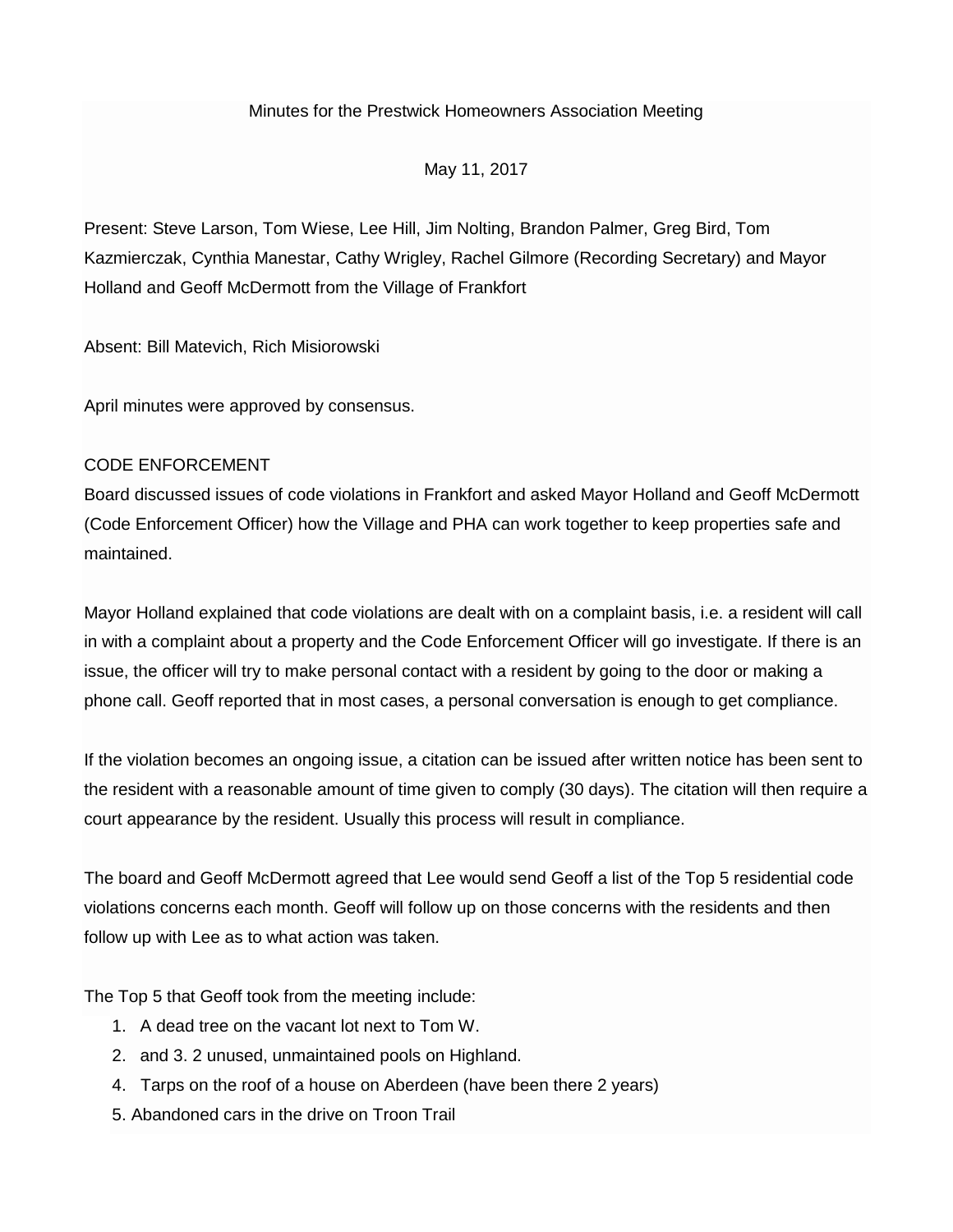# ENTRANCES

Tom W. reported that Trevarthan did the spring clean up and that plantings are due in by the end of May. The sprinklers are currently in the off position. The first of 8 payments have been made to Trevarthan.

## MEMBERSHIP

- 1. There are currently 265 members. Anyone who joins after July 1, 2017, will be considered prepaid for 2018.
- 2. Tom W. and Rachel shared the list of newsletter advertisers. Rachel will follow up with Bradley Pest Control and Carrington Real Estate to let them know we are finalizing advertising. Rotary has not renewed, but the contact has always been Steve Purucker. His home is for sale.

## ARC

- 1. Steve noted that there have been a number of re-roofing and window replacement requests that he has approved.
- 2. 610 Prestwick's remodeling plans have been approved per the PHA architect.
- 3. 527 Aberdeen is almost done and will be submitting a landscaping plan. This may use up any remaining ARC fees paid.
- $\rightarrow$  ACTION ITEM Steve will create an Excel doc to log all ARC permit/plan approval requests so the board can easily see what's been approved or what is in process.
- $\rightarrow$  ACTION ITEM Board members should email Steve and/or Lee if they see work being done without a permit.
- $\rightarrow$  ACTION ITEM: Steve will add a line to his permit approval letter that states: All work must be completed by the permitted time.

# FINANCIAL –

- 1. Decided not to participate in the BETA Tent fundraiser due to most likely not being able to get enough volunteers.
- 2. Treasurer's Report There is approximately \$25,000 in checking and \$6,000 in savings. Steve moved and Jim seconded to approve the Treasurer's Report.